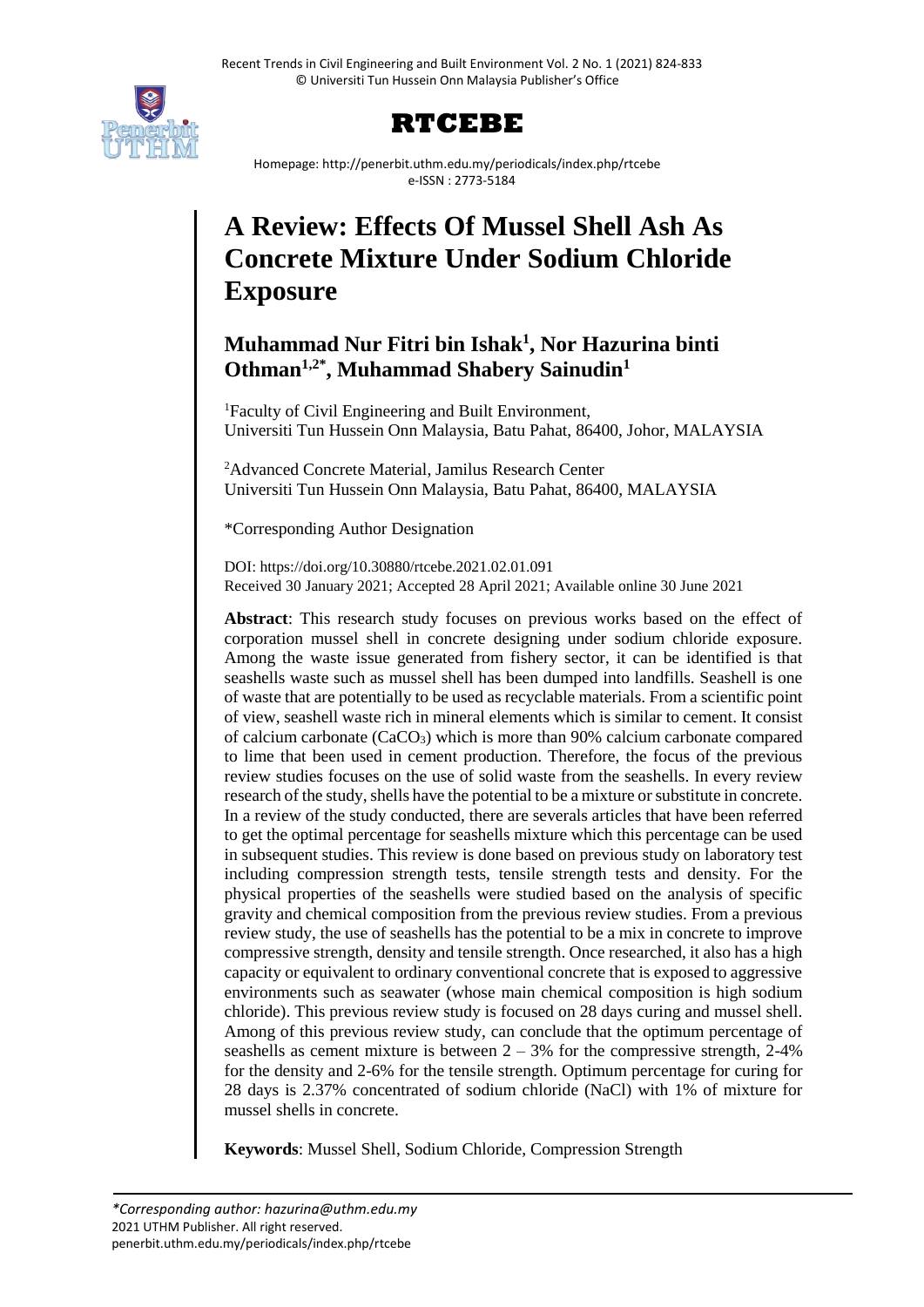#### **1. Introduction**

Today, the development of infrastructure in a country is accelerating with the development and housing that has been successfully built. It is the backbone to the development of a country. Therefore, the use of natural resources such as seashells is highly recommended for use in any required sector. In the construction sector, various new ways and ideas have been put in place to improve the use of natural resources. Many of the natural resources needed to produce buildings are mainly concrete and aggregate.

In addition, some wastes can be processed for use such as seashells that have the potential to be mixed materials in the manufacture of the concrete. In this previous review study, the seashells are expected to be able to increase the strength of concrete or at least get the same strength value as normal concrete strength. Mussel shell in particular has a very high content of 90% calcium carbonate (CaCO3). If desired in contrast to the calcium content present in limestone, its content contains only 75% calcium carbonate  $(CaCO<sub>3</sub>)$  [1].

The characteristics and similarities of seashells skin waste are seen to have the potential to be made as a mixture to the original material of concrete. Therefore, this study aims to find out the effect of concrete mix of seashells powder on curing in sodium chloride through the previous review studies. The focused for this previous review study is to find out the ability of seashells concrete mixture of mussel shell against the curing in sodium chloride and identify the optimum percentage of the use of seashells as a partial mixture in concrete that were focused on mussel shell. This previous review studies is also focused to identify the physical properties of seashells include specific gravity and chemical composition of seashells such as mussel shells, cockle seashell and other else seashells but focused on mussel shell.

Waste materials such as seashells are generally disposed immediately to landfills. From a scientific point of view, waste products such as mussel shells are seen to have mineral elements found in cement which is calcium carbonate  $(CaCO<sub>3</sub>)$  [2]. Therefore, this review was carried out on effects of mussel shell mixture concrete on curing in sodium chloride. The objectives for this previous review study is to identify the physical properties of seashells, to determine the ability of seashells concrete mixing against curing in sodium chloride and to identify the optimum percentage of the use of seashells as a partial mixture in concrete. Malaysians focused on physical properties, ability and optimal percentage of seashells. The use of seashells in concrete was reviewed and analyzed from collection of previous studies. Total of 50 literature reviews from previous research that published in year 2006 until 2020 were compared in term of experimental results.

#### **2. Literature review**

Literature review which has been used in this previous review study is about concrete, coarse aggregate, fine aggregate, cement and more focused on mussel shell. And also literature review for the previous review study of laboratory density test, compressive test and tensile test.

#### 2.1 Concrete

Concrete is a mixture of cement, water, fine aggregate and coarse aggregate. These ingredients are designed according to the specific mixing rate as prescribed. It is the main and important material in the construction of a structure. In mixtures of concrete, materials such as cement and water are the active ingredients, while coarse aggregate and fine aggregate are inert materials [3]. Therefore, the concrete mix specification needs proper study to produce quality concrete. The use of high-strength concrete has provided many advantages including reducing the size of beams and columns, and can increase the height level of buildings [4]. Concrete is also an excellent fire resistance material and it can retain its structure for a longer period of time than steel structures [5].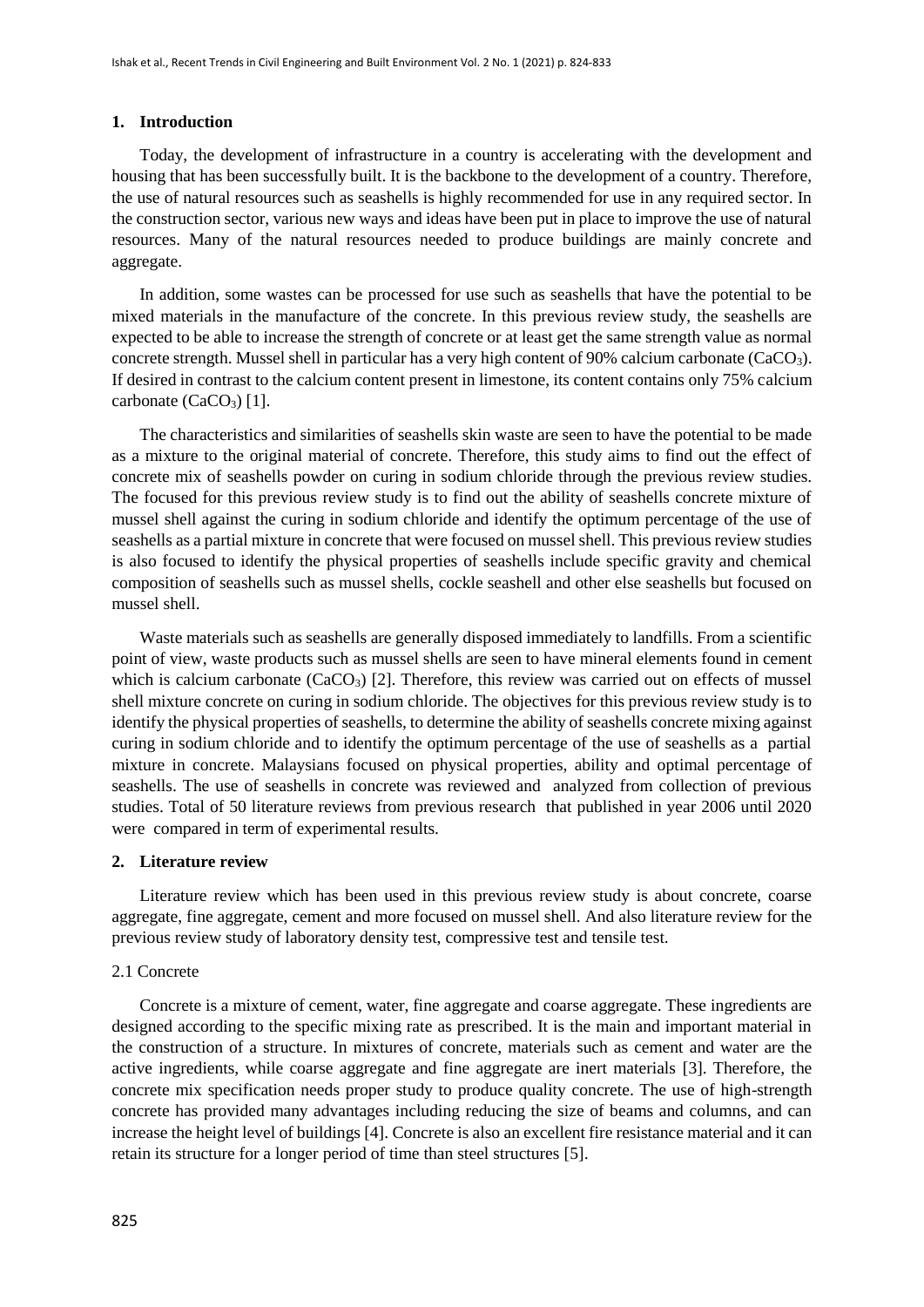#### 2.2 Coarse aggregate

Coarse aggregate is make an important role in providing strength and durability to concrete structures. Coarse aggregate is a material that has its own physical properties that can affect the strength of concrete when mixed with cement, fine aggregate and water. The material and texture of the surface are the main factors that determine the strength of the aggregate bond. Coarse aggregate and concrete are easy to find failure when there are some types of minerals that are inappropriate or undesirable. In general the compressive strength of coarse aggregate is much higher than the compressive strength of concrete mix. The lowest coarse aggregate compression strength ever measured is about 80MPa and this value can reach up to 530MPa (quartz rocks) [3]. The strength of concrete will also be influenced by the surface texture of coarse aggregate such as smoothness factors and the presence of foreign materials such as dry sludge, soil or organic matter attached to or attached to it. A rough surface texture will result in a stronger rough bond compared to a smooth texture. Therefore, these features will help produce concrete that has good strength

#### 2.3 Fine aggregate

Fine aggregate such as river sand is a natural material that is exposed to the environment. Therefore, the fine aggregate used should be clean and free from any dirt, organic matter and chemicals that could affect the quality and strength of the concrete [3]. The definition used by geologists for the size of fine aggregate particles is measure between 0.0625mm to 2mm. Every grain in this size range is known as fine gravel grain. Next are small stones, with particle sizes ranging between 2mm to 64mm. Next is mud which is a small particle from girth 0.0625mm to 0.004mm. The size specification between fine aggregate and pebbles has remained the same for more than a century, but particles with a circumference of 0.02mm have been defined as fine aggregate under the Albert Atterbeerg standard used as early as the 20th century [6].

# 2.4 Cement

The original materials used for the manufacture of Portland cement are natural rocks such as limestone contained calcium oxide (CaO), silica (SiO<sub>2</sub>) and aluminium oxide (Al<sub>2</sub>O<sub>3</sub>). Natural rocks that belong to the cement are "Calcareous" and "Argillaceous". In this literature review study, the cement used is ordinary Portland cement (OPC). Common Portland cement is the most popular cement used in the construction industry. According to the ASTM C150 term, Portland cement is defined as hydraulic cement produced from crushed limestone that consists of hydraulic calcium silicate and contains one or more forms of additional calcium silicate. The composition of common Portland cement chemicals consists of calcareous (CaO) of 60% to 67%, Silica (SiO<sub>2</sub>) of 17% to 25%, Alumina (Al<sub>2</sub>O<sub>3</sub>) of 3% to 8%, Iron Oxide (Fe<sub>2</sub>O<sub>3</sub>) of 0.5 % to 6%, Magnesium oxide (MgO) content of 0.1% to 4%, Sulfur Trioxide (SO<sub>3</sub>) of 1% to 3%, Sodium oxide (Na<sub>2</sub>O) and Potassium (K<sub>2</sub>O) were between 0.5% to 1.3% respectively [7].

#### 2.5 Mussel shell

Mussel shell is one of the species containing a source of calcium in the form of calcium carbonate used in the cement industry in addition to limestone, lime and dolomite [8]. Fisheries industry can produce more than 1 million tons of waste worldwide which is the biggest problem on a global scale [2]. Physical properties of mussel shell are included for specific gravity and chemical composition. For the mussel shells specific gravity is between 2.86 to 3.01 lower than cement's specific gravity which is 3.11 to 3.15. The mussel shells is a type of shell that has a round and oval shape at the tip of the skin and has two pieces of dark green skin (moss green) and light green stripes on the edge [9]. For the mussel shells chemical composition, the highest percentage of chemical composition in mussel shells is calcium carbonate,  $CaCO<sub>3</sub>$  which is 95.6% [10]. The second most chemical composition in mussel shell is calcium oxide, CaO which is 53.38%. Lack of calcium oxide, CaO will reduce the strength of cement [2].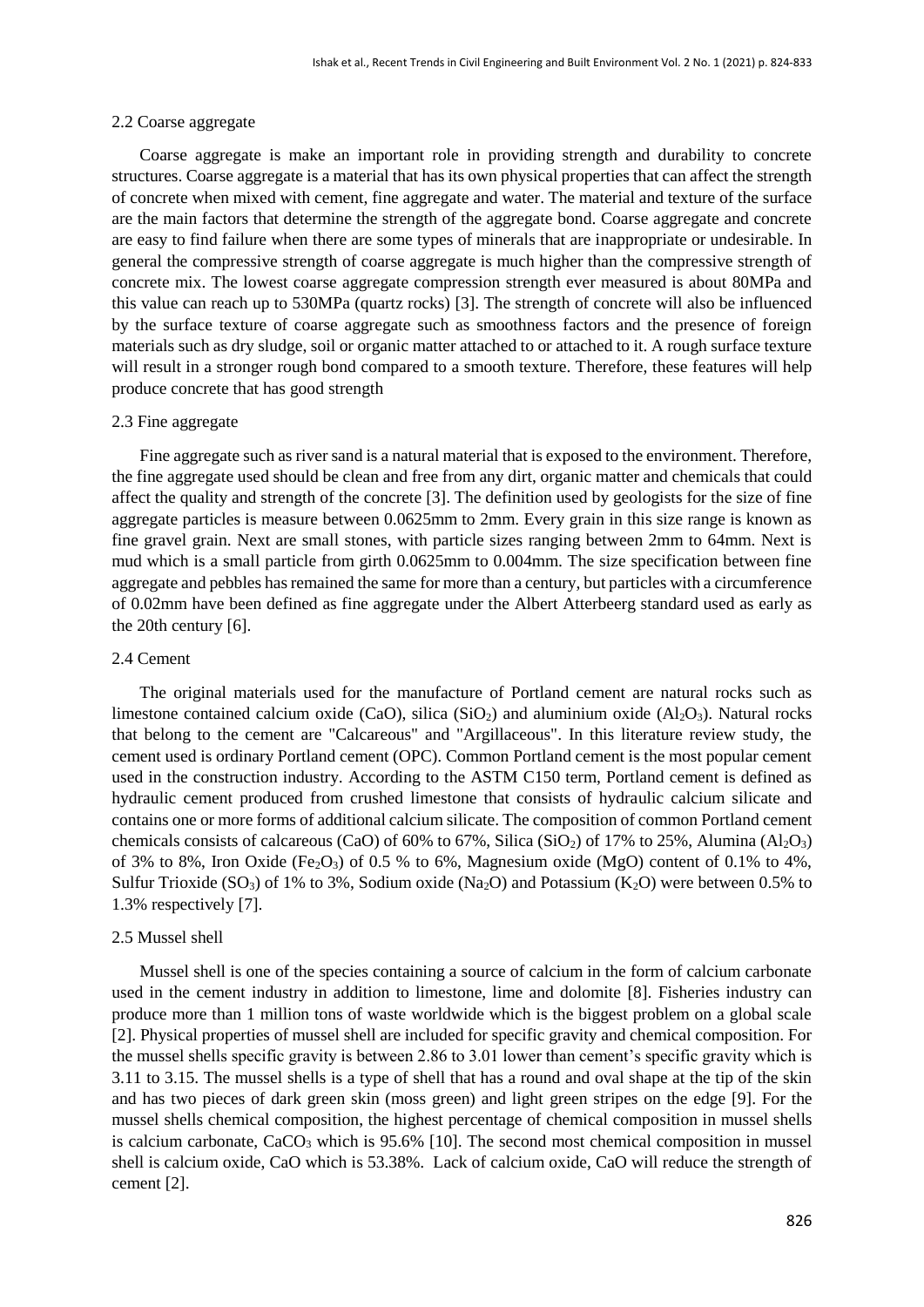#### 2.6 Density

For the previous study on laboratory density test, most of the previous review study showed the values obtained are as needed as the density of concrete decreases with increasing percentage of seashells. The lowest density was recorded on the periwinkle shell mixture of 75% and the highest mixture was recorded on the seashells mixture of 25% for a curing period of 28 days [11]. The density of fresh limestone powder concrete should also be considered when investigating the mechanical behavior of the material as it affects the elastic modulus and compressive strength. Due to the presence of limestone in the concrete, it causes a decrease in density [12].

#### 2.7 Compressive strength

For the previous study on laboratory compressive strength test, most of the previous study showed the values obtained are as needed as the compressive strength of concrete decreases with increasing percentage of seashells. The activity index is seen to decrease as the level of mixing periwinkle shell powder with Portland cement increases [13]. The amount of calcareous oyster seashells powder mixed should be limited to less than 6% with regard to the workability and mechanical properties of the concrete [14]. This is because a significant decrease related to compressive strength is seen beginning to show a decrease in the percentage of mixture of more than 6% compared to the control sample.

#### 2.8 Tensile strength

For the previous study on laboratory tensile strength test, most of the previous study showed the values obtained are as needed as the tensile strength of concrete decreases with increasing percentage of seashells. the tensile strength of the concrete mix provided should be placed in a horizontal position and the load will be applied gradually and results will be taken [15]. The strength of concrete increase when the time period for the curing process increase. The curing period of concrete is important because it will maintain the process of hydration of cement with water until the concrete reaches optimum strength. A longer curing period is also important to ensure that the strength of the concrete can be increased from the pozzolanic reaction [16].

#### **3. Methods**

A methodology is a system of methods used in a study. It is a systematic way to solve a problem and explain, describe and discuss the process of research, instruments that have been used during data collection and the methodology to analyse and to obtain the result in order to achieve the objective of this research.. All the procedures and flow of previous review works of concrete effects of mussel shell mixture on curing in sodium chloride will be explained in details.

#### 3.1 Data collection process

The preparations for the study have been done to ensure that the research implementation process can be done in an orderly manner. This thesis focuses on the previous research on the use of seashells as an additive in concrete. Part of the review for the study that uses seashells as an additive in concrete is to get the optimum percentage for the density, compressive strength and tensile strength. Analysis was focused on performance using mussel shells as additives for cement, fine aggregate and coarse aggregate in concrete.

A total of 50 highlights of the research study were conducted to assess the density, compressive strength and tensile strength of concrete containing seashells and limestone were collected and analyzed. Research on the physical properties such as chemical composition and specific gravity between seashells and limestone was also collected and researched. Papers were analyzed between years 2006 and 2020 to ensure that scientific results remain relevant and up-to-date. There are 24 previous review studies on physical properties, 43 previous review studies on ability to density, compressive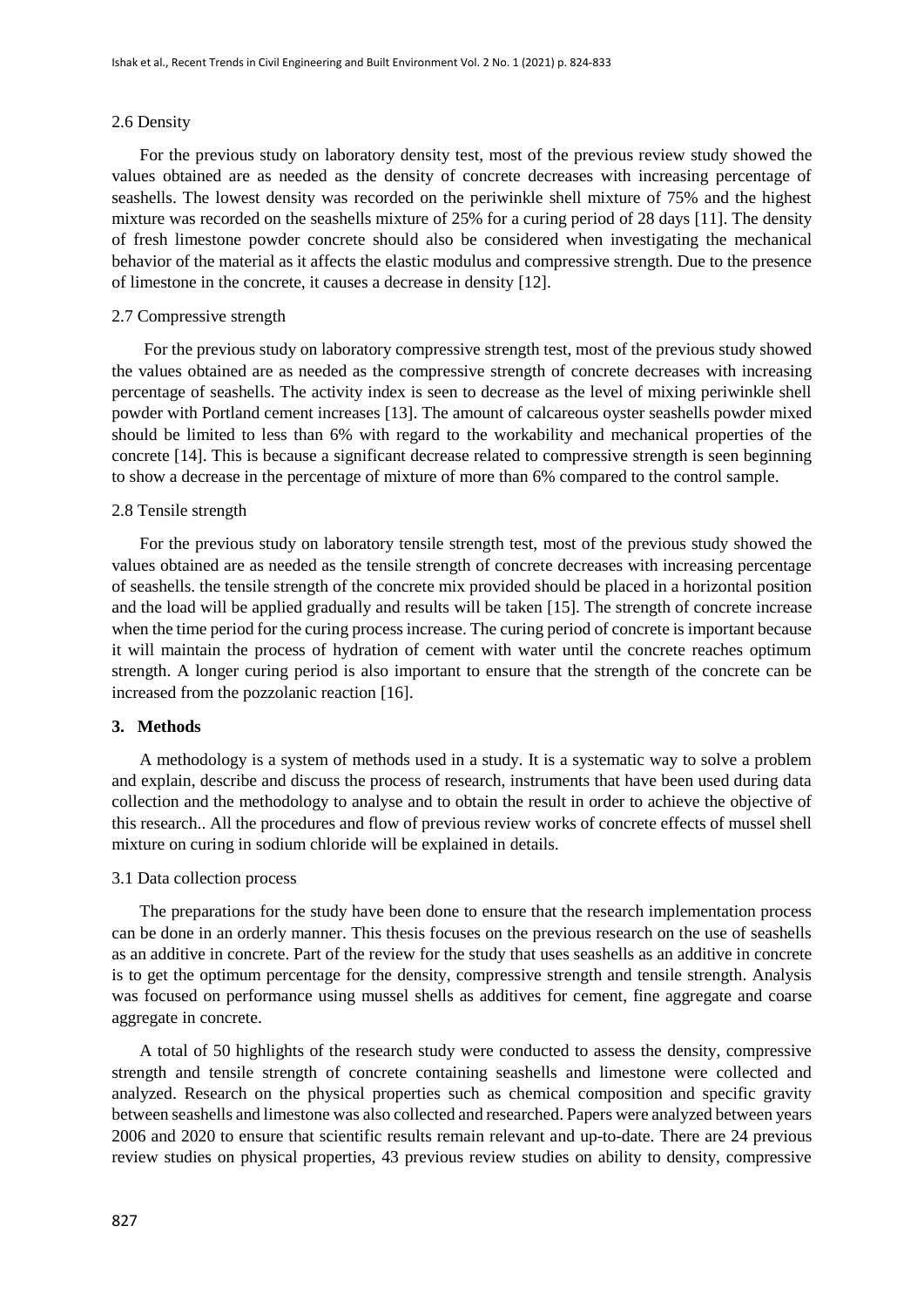strength and tensile strength of seashells in concrete and 4 previous review studies on seashell concrete against curing in sodium chloride.

# **4. Results and Discussion**

The results and discussion section presents data and analysis of the previous review study. This section is organized based on the stated objectives which is to identify the physical properties of seashells, to determine the ability of seashells concrete mixing against curing in sodium chloride and to identify the optimum percentage of the use of seashells as a partial mixture in concrete.

Table 1 shown the number of review studies and specific gravity of seashells as partial mixture in concrete accordance to 13 previous review studies on specific gravity of seashells in concrete. Accordingly, the specific gravity for all types of seashells as partial mixture in concrete is in ranged 1.42 to 3.03. It is shown that the most review studies found in mussel shells as a partial concrete mixture with a total of 8 previous review studies and specific gravity values ranged from 2.82 to 3.01.

| Types of seashells      | Specific<br>gravity |
|-------------------------|---------------------|
| Mussel $[1][10][17-21]$ | $2.82 - 3.01$       |
| Cockle [10][18][20-24]  | 2.82                |
| Oyster [10][18-21]      | 2.65                |
| Clam [18][21]           | 2.71                |
| Scallop [20]            | $2.50 - 2.64$       |
| Periwinkle [10][20]     | 1.42                |

#### **Table 1: Specific gravity of various seashells**

Table 2 shown the percentages of chemical composition in seashells accordance to 24 previous review studies. The highest calcium oxide, CaO content is found in the periwinkle shell with 55.53% compared to mussel shells 53.38%. Calcium oxide, CaO deficiency will reduce the strength of cement. Calcium oxide, CaO deficiency causes cement to hardening quickly. The chemical composition is focused on mussel shells from the previous review studies.

| Chemical                       | Type of seashells |            |               |               |         |              |
|--------------------------------|-------------------|------------|---------------|---------------|---------|--------------|
| composition                    | Cockle            | Oyster     | Clam[18][20-  | Mussel        | Scallop | Periwinkle   |
| (% )                           | $[10][18-28]$     | $[10][18-$ | $21$ [ $26$ ] | $[1][10][17-$ | [20]    | [10][13][20] |
|                                |                   | 21][29-32] |               | 21][31]       |         | [29][32]     |
| SiO <sub>2</sub>               | 1.6               | 1.01       | 0.84          | 0.73          | 0.10    | 26.26        |
| $Al_2O_3$                      | 0.92              | 0.14       | 0.14          | 0.13          | 0.10    | 8.79         |
| Fe <sub>2</sub> O <sub>3</sub> |                   | 0.07       | 0.06          | 0.05          | 0.03    | 4.82         |
| CaO                            | 51.56             | 53.59      | 53.99         | 53.38         | 53.70   | 55.53        |
| MgO                            | 1.43              | 0.46       | 0.08          | 0.03          | 0.18    | 0.40         |
| $K_2O$                         | 0.06              | 0.02       | 0.03          | 0.02          | 0.01    | 0.2          |
| SO <sub>3</sub>                |                   | 0.75       | 0.16          | 0.34          | 0.32    | 0.18         |
| Na <sub>2</sub> O              | 0.08              | 0.23       | 0.39          | 0.44          | 0.50    | 0.25         |
| CaCO <sub>3</sub>              |                   | 96.8       | 96.8          | 95.6          |         |              |

**Table 2: The percentages of chemical composition in seashells**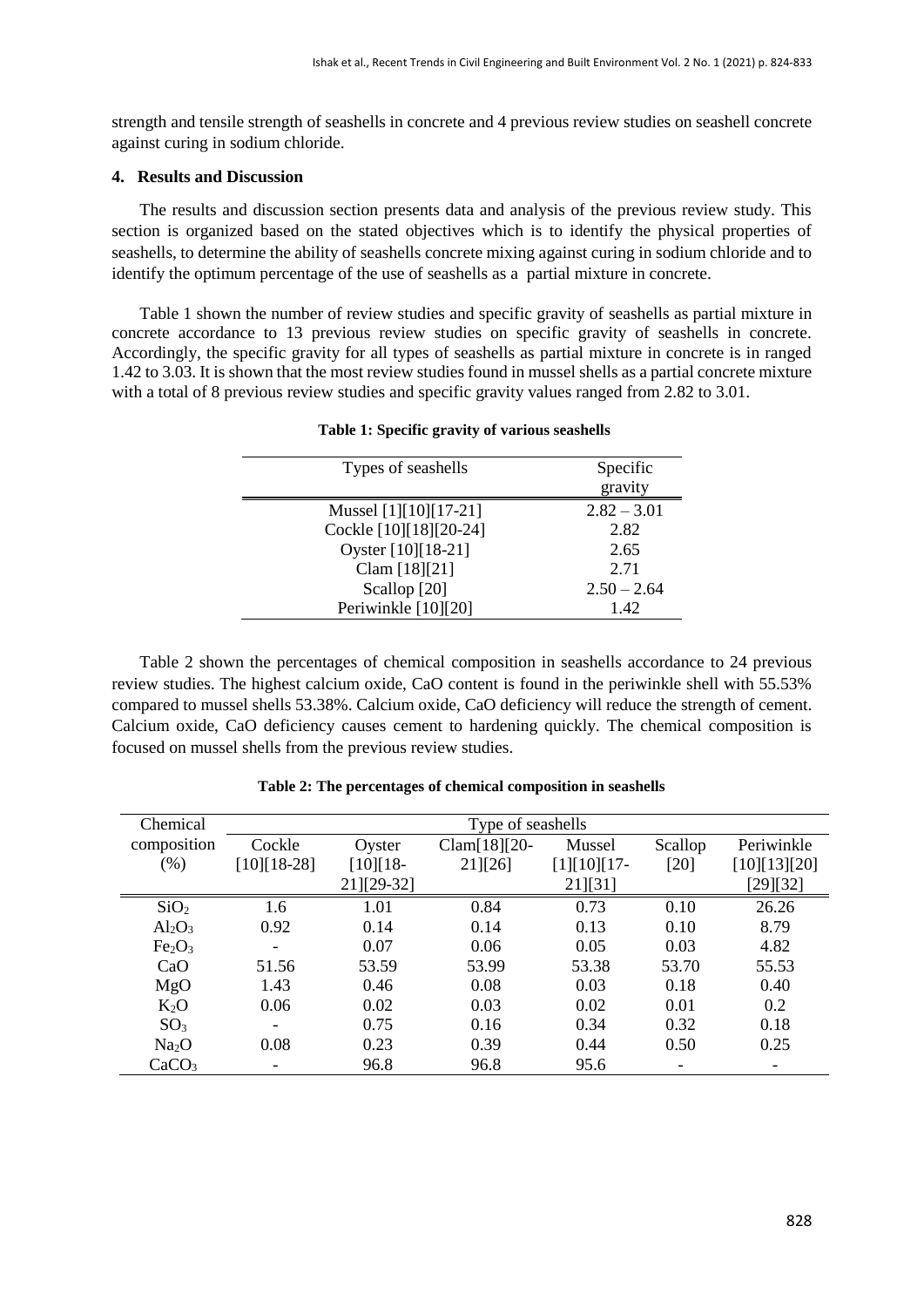Table 3 shown the optimum percentage based on its density values of replacement and mixing of seashells in concrete. Based on previous review studies, there are 8 previous review studies that discuss the density values of seashells in concrete. The optimal percentage for the density performance is focused for the mix of mussel shells in concrete and the optimal percentage of the partial mixture is between 2% to 4%.

| Types of  | Fine aggregate     | Coarse aggregate         | Cement             | Concrete       |
|-----------|--------------------|--------------------------|--------------------|----------------|
| seashells | replacement $(\%)$ | replacement (%)          | replacement $(\%)$ | mixture $(\%)$ |
| Cockle    |                    | 7% [15]                  | $4\% - 5\%$        |                |
|           |                    |                          | [10][21][22][25]   |                |
| Clam      |                    | $\overline{\phantom{a}}$ | $4\% - 6\%$        |                |
|           |                    |                          | [10][21][26][33]   |                |
| Mussel    | 30% [31]           |                          |                    | $2\% - 4\%$    |
|           |                    |                          |                    | [1][34]        |

**Table 3: Optimum percentage based on density of replacement and mixing of seashells in concrete**

Table 4 shown the optimum percentage based on compressive strength values of replacement and mixing of seashells in concrete. There are 43 previous review studies for replacement and mixture that discuss the compressive strength value of seashells in concrete. The optimum percentage for the compressive strength performance is focused for the mix of mussel shells in concrete and the optimum percentage of the partial mixture is between 2% to 3%.

| Types of<br>seashells | Fine aggregate<br>replacement<br>$(\%)$ | Coarse<br>aggregate<br>replacement $(\% )$ | Cement<br>replacement<br>$(\% )$ | Fine<br>aggregate<br>mixture $(\%)$ | Concrete<br>mixture<br>(% ) |
|-----------------------|-----------------------------------------|--------------------------------------------|----------------------------------|-------------------------------------|-----------------------------|
| Periwinkle            |                                         | 25% [29]                                   | 10% [10]                         |                                     |                             |
| Cockle                | 10%                                     | 20% - 25% [36-                             | $4\% - 5\%$                      |                                     | 4% [26]                     |
|                       | [24][28][35]                            | $37$ ]                                     | $[10][21-$                       |                                     |                             |
|                       |                                         |                                            | $22$ [25]                        |                                     |                             |
| Oyster                | $5\% - 20\%$                            |                                            | $5\% - 15\%$                     |                                     | 3% [14]                     |
|                       | [10][19][38]                            |                                            | [19][21][30]                     |                                     |                             |
| Clam                  |                                         |                                            | $4\% - 6\%$                      |                                     |                             |
|                       |                                         |                                            | [10][21][26]                     |                                     |                             |
|                       |                                         |                                            | $[33]$                           |                                     |                             |
| Mussel                | 20% [31]                                |                                            | 5% [10]                          |                                     | $2\% - 3\%$                 |
|                       |                                         |                                            |                                  |                                     | [1][34]                     |

**Table 4: Optimum percentage based on compressive strength of replacement and mixing of seashells in concrete**

Table 5 shown the optimum percentage based on tensile strength values of replacement and mixing of seashells in concrete. There are 43 previous review studies for replacement and mixture that discuss the tensile strength value of seashells in concrete. The optimum percentage for the tensile strength performance is focused for the mix of mussel shells in concrete and the optimum percentage of the partial mixture is between 2% to 6%.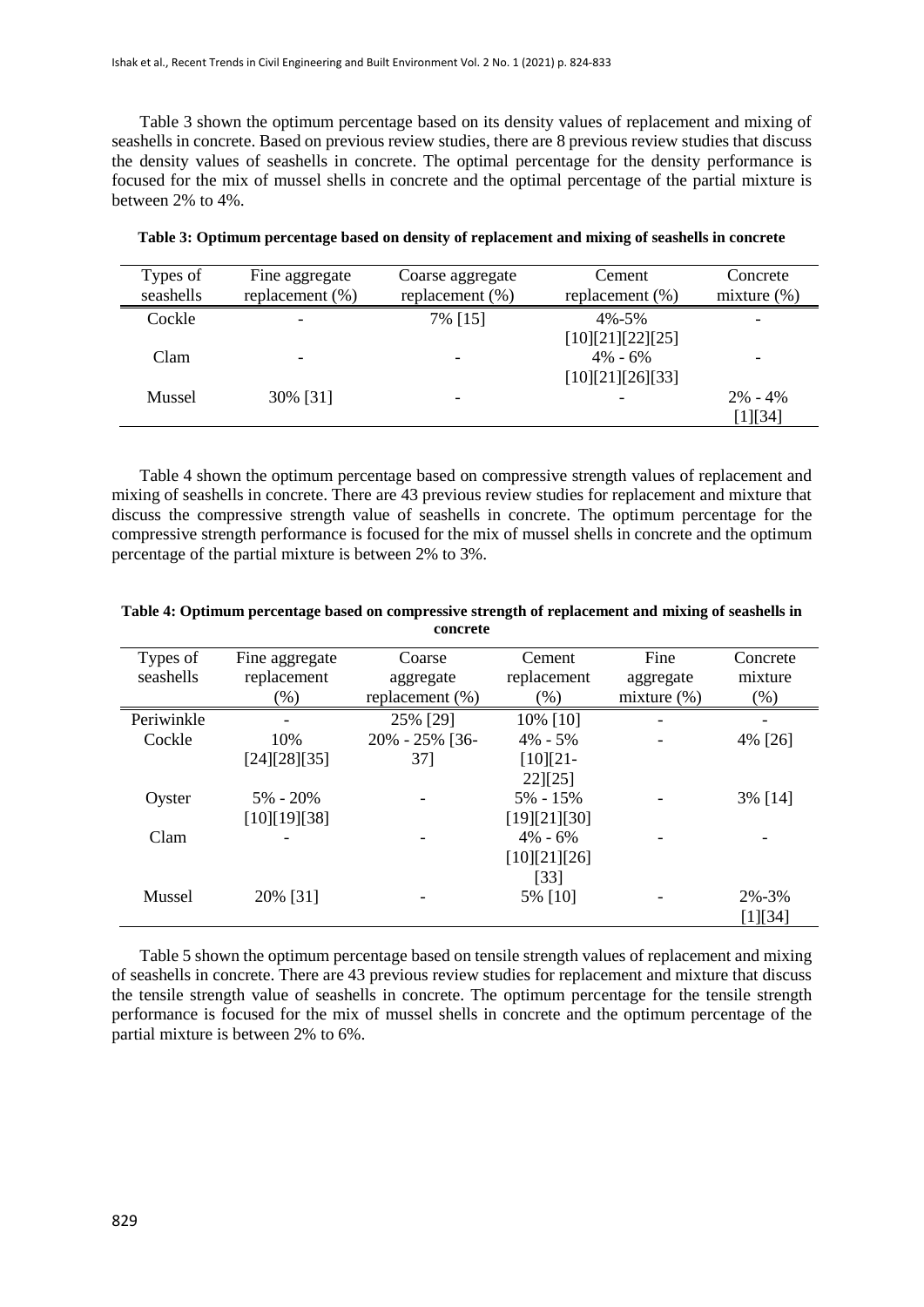| Types of<br>seashells | Fine aggregate<br>replacement $(\%)$ | Coarse aggregate<br>replacement $(\%)$ | Cement<br>replacement $(\%)$ | Fine<br>aggregate | Cement<br>mixture |
|-----------------------|--------------------------------------|----------------------------------------|------------------------------|-------------------|-------------------|
|                       |                                      |                                        |                              | mixture $(\%)$    | (%)               |
| Periwinkle            |                                      |                                        | 30% [32]                     |                   |                   |
| Cockle                | 10%                                  | $21\% - 25\%$ [36-                     | $4\% - 5\%$                  |                   |                   |
|                       | [24][28][35]                         | 37]                                    | $[10][21-22][25]$            |                   |                   |
| Oyster                | 20%                                  |                                        |                              |                   |                   |
| Clam                  |                                      |                                        | $4\% - 6\%$                  |                   |                   |
|                       |                                      |                                        | [10][21][26][33]             |                   |                   |
| Mussel                |                                      |                                        | 5% [10]                      |                   | $2\% - 6\%$       |
|                       |                                      |                                        |                              |                   | [1][34]           |

**Table 5: Optimum percentage based on tensile strength of replacement and mixing of seashells in concrete**

Table 6 shown the optimum percentage based on compressive strength values of replacement and mixing of seashells in concrete when curing in sodium chloride. There are 4 previous review studies for replacement and mixture that discuss the compressive strength value of seashells in concrete when curing in sodium chloride. The optimum percentage for the compressive strength is focused for the mix of mussel shells in concrete and the optimum percentage of the partial mixture is 1% and the optimum percentage for curing in sodium chloride for 28 days is 2.37% concentration of sodium chloride.

| Table 6: Optimum percentage based on compressive strength of replacement and mixing of seashells in |  |
|-----------------------------------------------------------------------------------------------------|--|
| concrete when curing in sodium chloride                                                             |  |

| Types of seashells | Cement replacement (%) | Cement mixture $(\% )$   | Curing in sodium<br>chloride (%) |
|--------------------|------------------------|--------------------------|----------------------------------|
| Cockle [23]        | 5%                     | $\overline{\phantom{0}}$ | 5%                               |
| Mussel $[1]$       | -                      | $1\%$                    | 2.37%                            |

Among of this results of previous review study that focused on mussel shell, the table shows that the optimum percentage of mussel shells as cement mixture is between 2 - 3% for the compressive strength, 2 - 4% for the density and 2 - 6% for the tensile strength. Optimum percentage of curing for 28 days is 2.37% concentrated of sodium chloride (NaCl) with 1% of mixture for mussel shells in concrete. For the physical properties, specific gravity values for mussel shell is in ranged from 2.82 to 3.01and calcium oxide, CaO in mussel shells is 53.38%.

# **5. Conclusion**

From this previous review study, we can conclude that all of the objective are achieved. The first objective for this study is to identify the physical properties of seashells. Physical properties of seashells include specific gravity and chemical composition. For specific gravity, It was observed that the higher the specific gravity the higher the strength of concrete. For chemical composition, calcium oxide, CaO deficiency will reduce the strength of cement and also deficiency causes cement to hardening quickly.The second objective for this study is to determine the ability of seashells concrete mixing against curing in sodium chloride. For the compressive strength, 5% of partial cement replacement for cockle seashells curing in 5% sodium chloride and the compressive strength value is 22.0MPa compared with 1% of partial cement mixture for mussel shells curing in 2.37% of sodium chloride and the compressive strength value is 41.70MPa. So we can conclude that the ability of partial cement mixture is better than partial cement replacement.

The third objective for this study is identify the optimum percentage of the use of seashells as a partial mixture in concrete. So for the optimum percentage is 5% of partial fine aggregate mixture for sea shell and 2-6% of partial cement mixture for mussel shell. So we can conclude that the lower the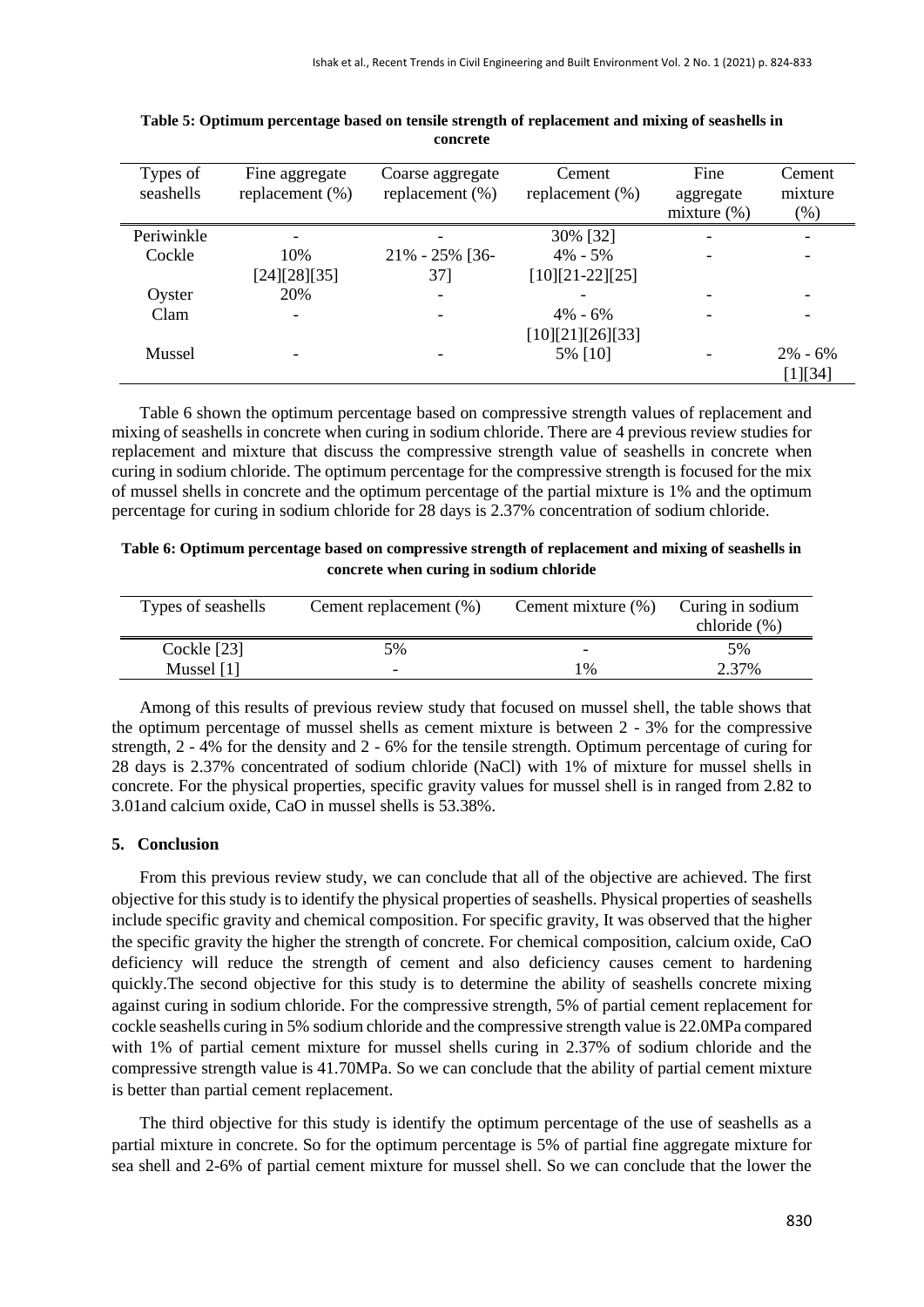percentage of seashells mixture, the higher the concrete strength of the seashells mixture. For the recommended to the next researchers for a better result is try to analyze the use of cement replacement with 5% to 15%, fine aggregate with 10% to 20% and coarse aggregate with 15% to 25% in concrete to determine the strength of the replacement concrete. And also try to analyze the use of cement mixture with 1% to 5% and fine aggregate with 1% to 10% in the concrete to determine the strength of the concrete mix. And lastly try to analyze the laboratory study using mixed or replacement of seashells concrete other than mussel shell, mollusc seashell and cockle seashell for curing in sodium chloride.

#### **Acknowledgement**

The authors would also like to thank the Faculty of Civil Engineering and Built Environment, Universiti Tun Hussein Onn Malaysia for its support.

### **References**

- [1] Sainudin, M. S., Othman, N. H. & Shahidan, S. (2019). Performance of concrete containing mussel shell (Perna viridis) ash under effect of sodium chloride curing. [IOP Conference Series:](https://iopscience.iop.org/journal/1757-899X)  [Materials Science and Engineering.](https://iopscience.iop.org/journal/1757-899X) 601. 012033.
- [2] Sainudin, M. S., Othman, N. H., Wan Mohammad, W. A. S., Wan Ibrahim, M. H. & Muthusamy, K. (2019). Properties of Concrete Containing Mussel (Perna viridis) Shell Ash as Partial Cement Replacement. International Journal of Integrated Engineering. 11(9). 154-163.
- [3] Kamarulzaman, K. B. (2003). Kesan Berbagai Bentuk Jenis Agregat Terhadap Konkrit. Universiti Sains Malaysia: Master's Thesis.
- [4] Shannag, M. J. (2000). High strength concrete containing natural pozzolan and silica fume. Cement & Concrete Composites. 22(6). 399-406.
- [5] Raja Ibrahim, R. M. F. (2017). Perbandingan Antara Konkrit Siap Bancuh dan Konkrit Bancuh di Tapak. Universiti Teknologi Malaysia: Degree Thesis.
- [6] Jonathan T. Ricketts; M. Kent Loftin; Frederick S. Merritt. (2004) Standard Handbook for Civil Engineers. New York: McGraw-Hill
- [7] Samsudin, M. N. (2006). Kajian Abu Kelapa Sawit Sebagai Bahan Pengganti Simen dalam Konkrit. Universiti Sains Malaysia: Degree Thesis.
- [8] Mehta, P. K. and Monteiro, P. J. M. (2014). Concrete: Microstructure, Properties and Materials. United States of America. Fouth Edition (United States of America: McGraw Hill Professional) pp 85-86.
- [9] The Editors of Encyclopædia Britannica (2009). Mussel. Chicago: Encyclopædia Britannica.
- [10] Wan Mohammad, W. A. S., Othman, N. H., Wan Ibrahim, M. H., A. Rahim, M., Shahidan, S., & Abdul Rahman, R. (2017). A Review on Seashells Ash as Partial Cement Replacement. IOP Conference Series: Materials Science and Engineering. 271(1). 1–8.
- [11] Ettu, L. O., Ibearugbulem, O. M., Ezeh, J. C., & Anya, U. C. (2013). A Reinvestigation of The Prospects of Using Periwinkle Shell as Partial Replacement for Granite in Concrete. International Journal of Engineering Science Invention. 2(3). 54–59.
- [12] Van Leeuwen, R., Kim,Y.J. and Sriraman, V. (2016). The Effects of Limestone Powder Particle Size on the Mechanical Properties and the Life Cycle Assessment of Concrete. J. Civ. Eng. Res., 6(4). 104–113.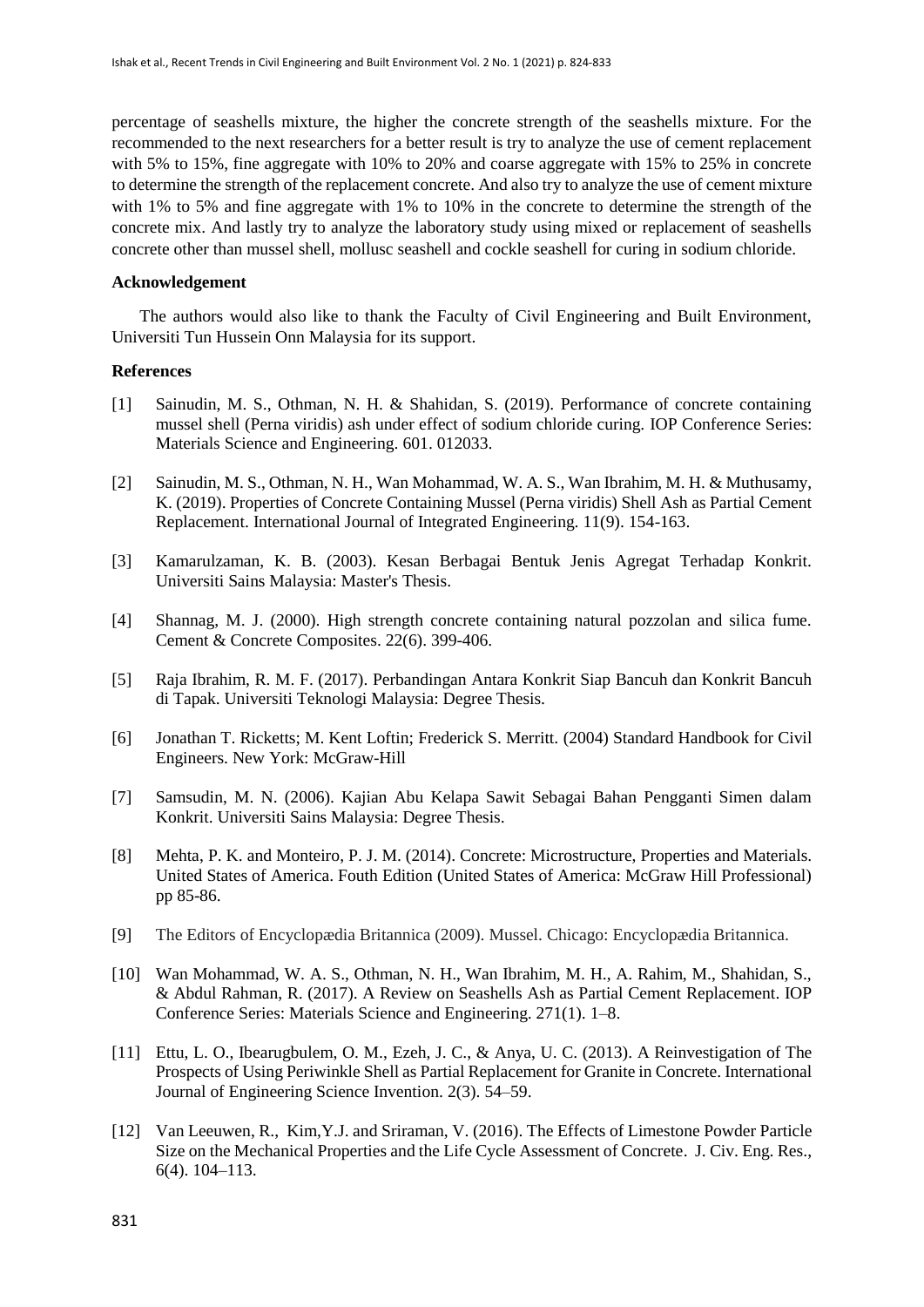- [13] Reddy, M. V. S., Sasi, K., Ashalatha, K. & Madhuri, M. (2017). Assessment of Physico-Chemical Properties of Periwinkle Shell Ash as Partial Replacement for Cement in Concrete. R*esearch Journal of Science and Technology*. *9*(3). 313.
- [14] Seo, J. H., Park, S. M., Yang, B. J. & Jang, J. G. (2019). Calcined Oyster Shell Powder as an Expansive Additive in Cement Mortar. Materials, 12(8).
- [15] Yamuna, B. R., Subhashini, S., Manvitha, T. & Lessly, S. H. (2016). Experimental Study on Partial Replacement of Coarse Aggregate By Seashell & Partial Replacement of Cement by Flyash. International Journal of Latest Research in Engineering and Technology (IJLRET). 2(3). 69–76.
- [16] Devendran, N. (2017). Experimental Study on Strengthening Of Concrete by Replacing Seashell and Flyash. International Journal of Computational Engineering Research. 7(7). 22–28.
- [17] AB Rasid, N.S., & Othman, N. H. (2020). Penggunaan Serbuk Kulit Kupang Sebagai Bahan Gantian Separa Agregat Halus di Dalam Konkrit Ringan. Universiti Tun Hussein Onn Malaysia: Degree Thesis.
- [18] Peow, W. C., Ngian, S. P., & Tahir, M. (2014). Engineering Properties of Bio-Inspired Cement Mortar Containing Seashell Powder. National Seminar on Civil Engineering Research SEPKA 2014. 1–14.
- [19] Noel D. Binag. (2016). Powdered Shell Wastes as Partial Substitute for Masonry Cement Mortar in Binder, Tiles and Bricks Production. International Journal of Engineering Research and Technology (IJERT). 5(7). 70–77.
- [20] Eziefula, U. G., Ezeh, J. C., & Eziefula, B. I. (2018). Properties of Seashell Aggregate Concrete: A Review. Construction and Building Materials. 192. 287– 300.
- [21] Lertwattanaruk, P., Makul, N., & Siripattarapravat, C. (2012). Utilization of Ground Waste Seashells in Cement Mortars for Masonry and Plastering. Journal of Environmental Management. 111. 133–141.
- [22] Othman, N.H., Bakar, B.H.A., Don, M.M. & Johari, M.A.M. (2013). Cockle Shell Ash Replacement for Cement And Filler in Concrete. Malaysian Journal of Civil Engineering. 25. 201-211.
- [23] Abdelouahed, A., Hebhoub, H., Kherraf, L. & Belachia, M. (2019). Effect of Cockle Shells on Mortars Performance in Extreme Conditions. Civil and Environmental Engineering Reports. 29(2). 60–73.
- [24] Kumar, P. S., Kumar, C. S., Yuvaraj, P., Kumar, B. M. & Mohan, E. K. J. (2016). A Partial Replacement for Coarse Aggregate by Sea Shell and Cement by Lime in Concrete. 2(5), 1131– 1136.
- [25] Othman, N.H., Bakar, B.H.A., Don, M.M. & Johari, M.A.M. (2013). Potential Use of Cockle (Anadara granosa) Shell Ash as Partial Cement Replacement in Concrete. Caspian Journal of Applied Sciences Research, 2(AICCE'12 & GIZ' 12). 369-376.
- [26] Olivia, M., Oktaviani, R. & Ismeddiyanto. (2017). Properties of Concrete Containing Ground Waste Cockle and Clam Seashells. *Procedia Engineering*, *171*, 658–663.